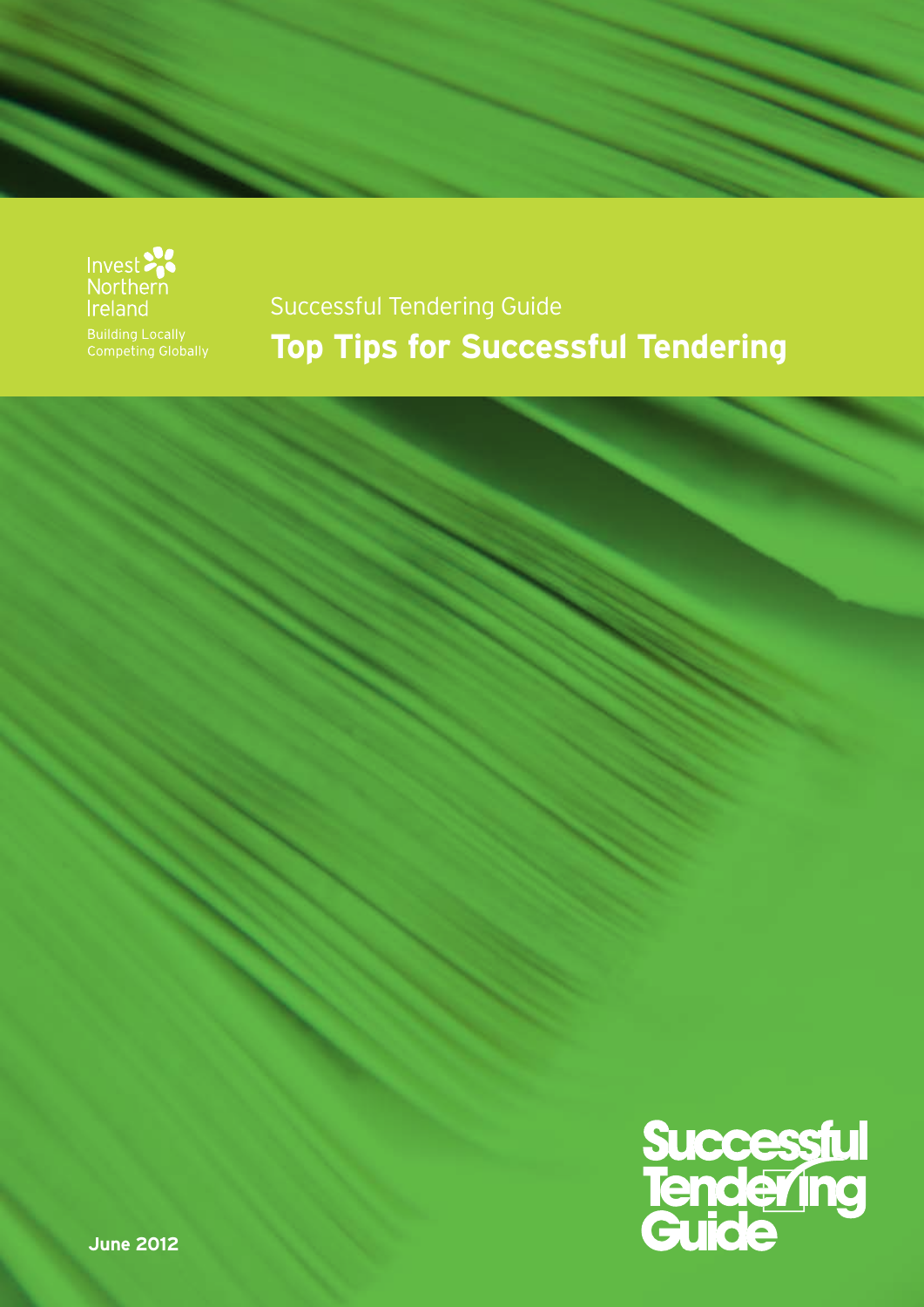# **Contents**

| Is your business ready?                               | $\mathbf{1}$     |
|-------------------------------------------------------|------------------|
| <b>Be prepared</b>                                    | $\overline{2}$   |
| <b>Bid or No Bid</b>                                  | $\boldsymbol{4}$ |
| Prepare a bid plan                                    | 5                |
| <b>Focus on what the Buyer wants</b>                  | $6\phantom{1}6$  |
| <b>Pricing</b>                                        | $\overline{7}$   |
| Prepare a well formatted document you can be proud of | 8                |
| Check, check and check again                          | 9                |
| Make sure you submit your proposal on time            | 10               |
| <b>Giving a presentation</b>                          | 11               |
| Make sure you get feedback                            | 12 <sub>2</sub>  |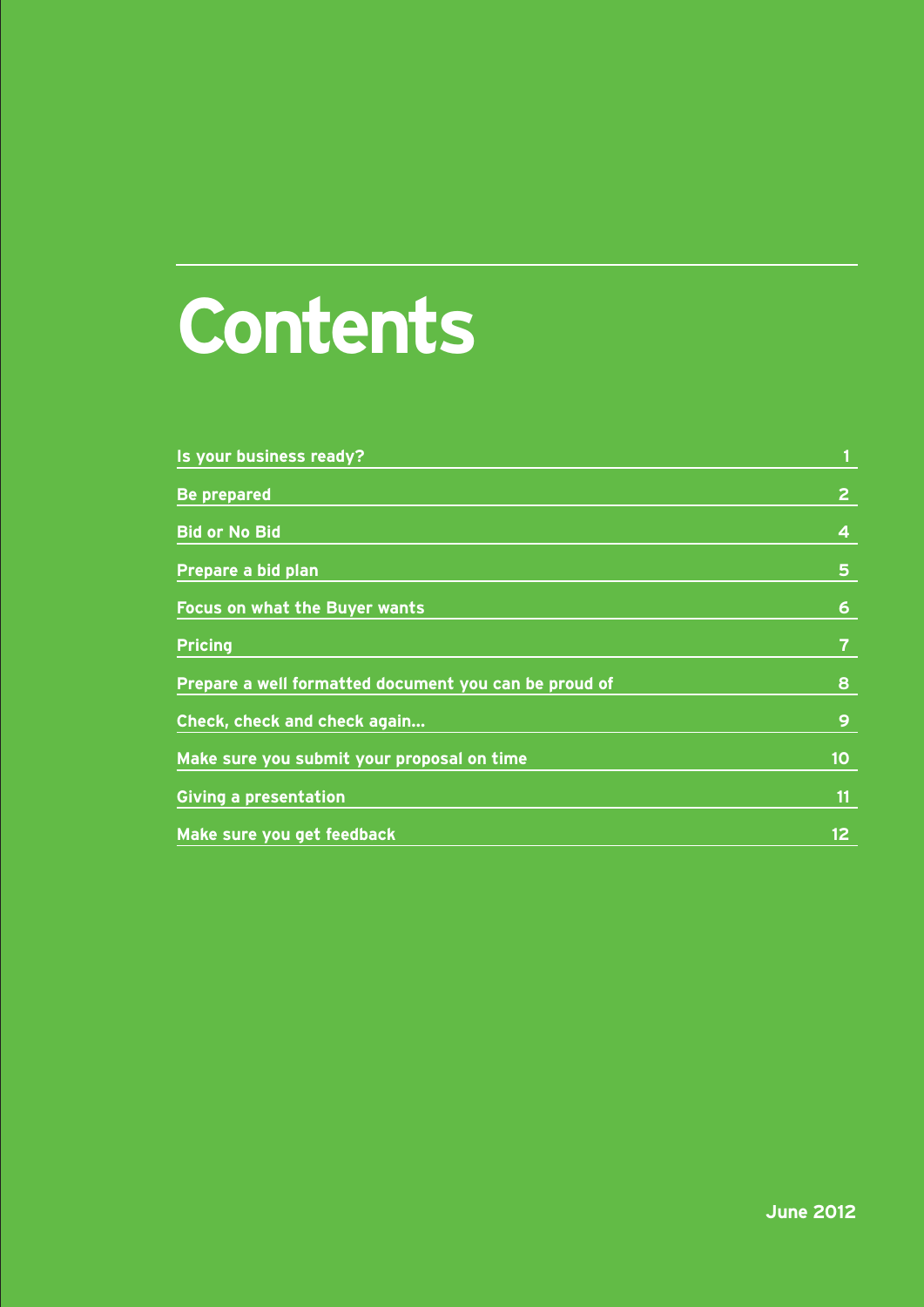## **1. Is your business ready?**

- Regularly review your business position and strategies to assess if tendering is the right approach for your business now, before making a serious commitment.
- Identify business strengths and weaknesses.
- Identify actions to be taken to close any gaps.

Businesses should be very honest with themselves at this stage; it is better to be patient and wait until the business is ready rather than waste valuable resources.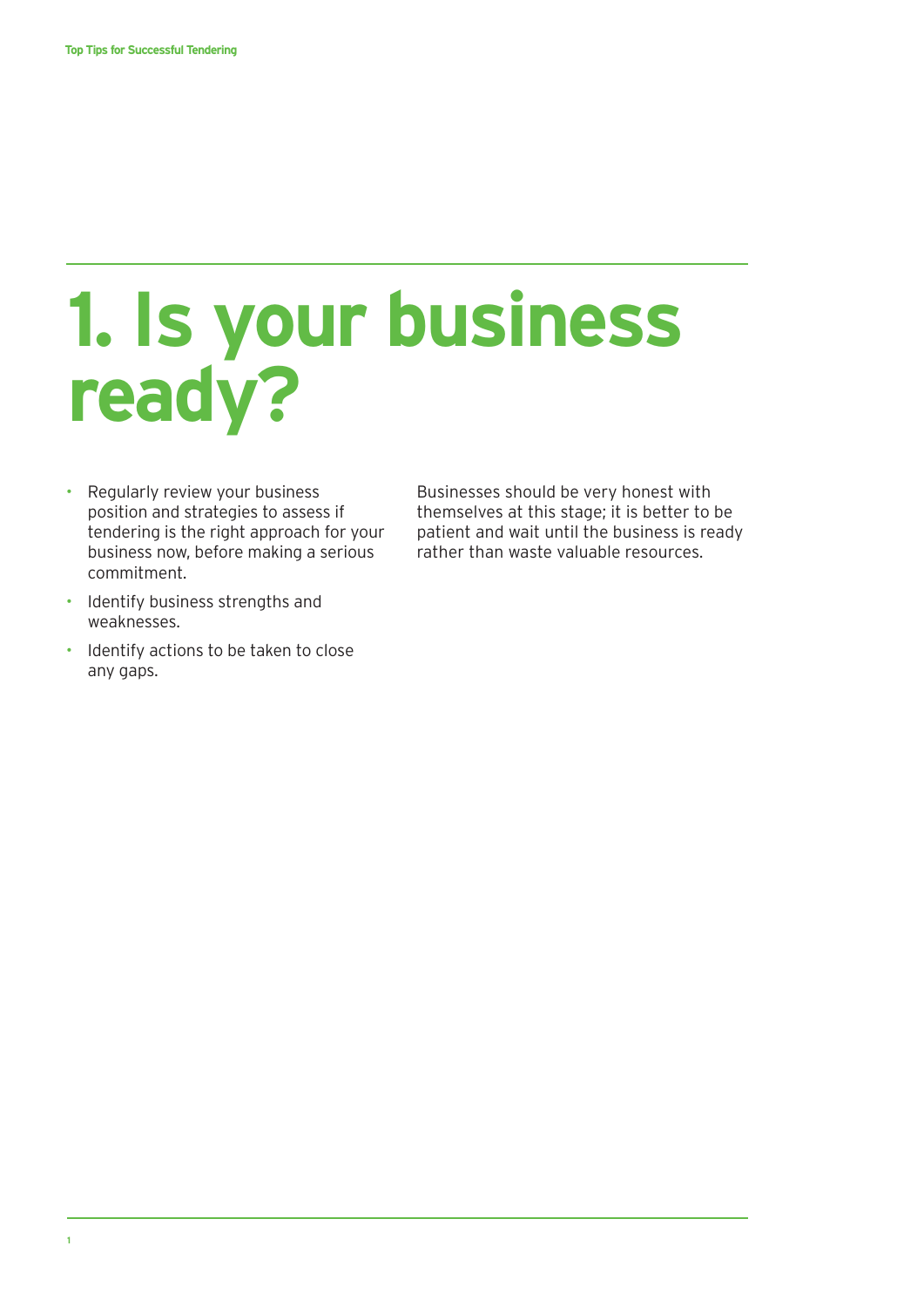

## **2. Be prepared**

- Familiarise yourself with the procurement processes commonly used within your sector and by the tendering bodies you wish to target. By doing so, you will gain knowledge of the different processes and what is expected, and this will help you to make an informed decision regarding whether to bid or not.
- Understand your business strengths and weaknesses – it is important that you communicate your strengths.
- Identify, research and focus on specific target markets. Whether these are geographical, types of Buyers, or specific sectors.
- Understand the specific Buyer requirements – doing this ahead of time.
- Create an in-house tendering data repository – creating a comprehensive library of key tendering information will save considerable time and effort during the tendering process. Information that can be stored includes:
	- Staffing details pen pics and CVs
	- Company background data
	- Company policy documents
	- Technical specifications
	- Quality statements and procedures
	- Case studies
	- Key financial data
	- Copies of previous proposals

Once established, the tendering repository should always be kept up to date as part of the tendering closure process and at regular periods through the year.

- Identify an in-house bid team.
- Build a tender awareness system.
	- Take time to explore which websites are relevant to the type of contracts you are interested in. Create a list of these websites/sources and find the most efficient system to ensure that you are notified of all relevant opportunities.
	- Many of the internet sites advertising contracts offer a daily e-mail alert system, sometimes for free. Register for alerts as it will save you time and effort in searching on a regular basis and will ensure you never miss any opportunity.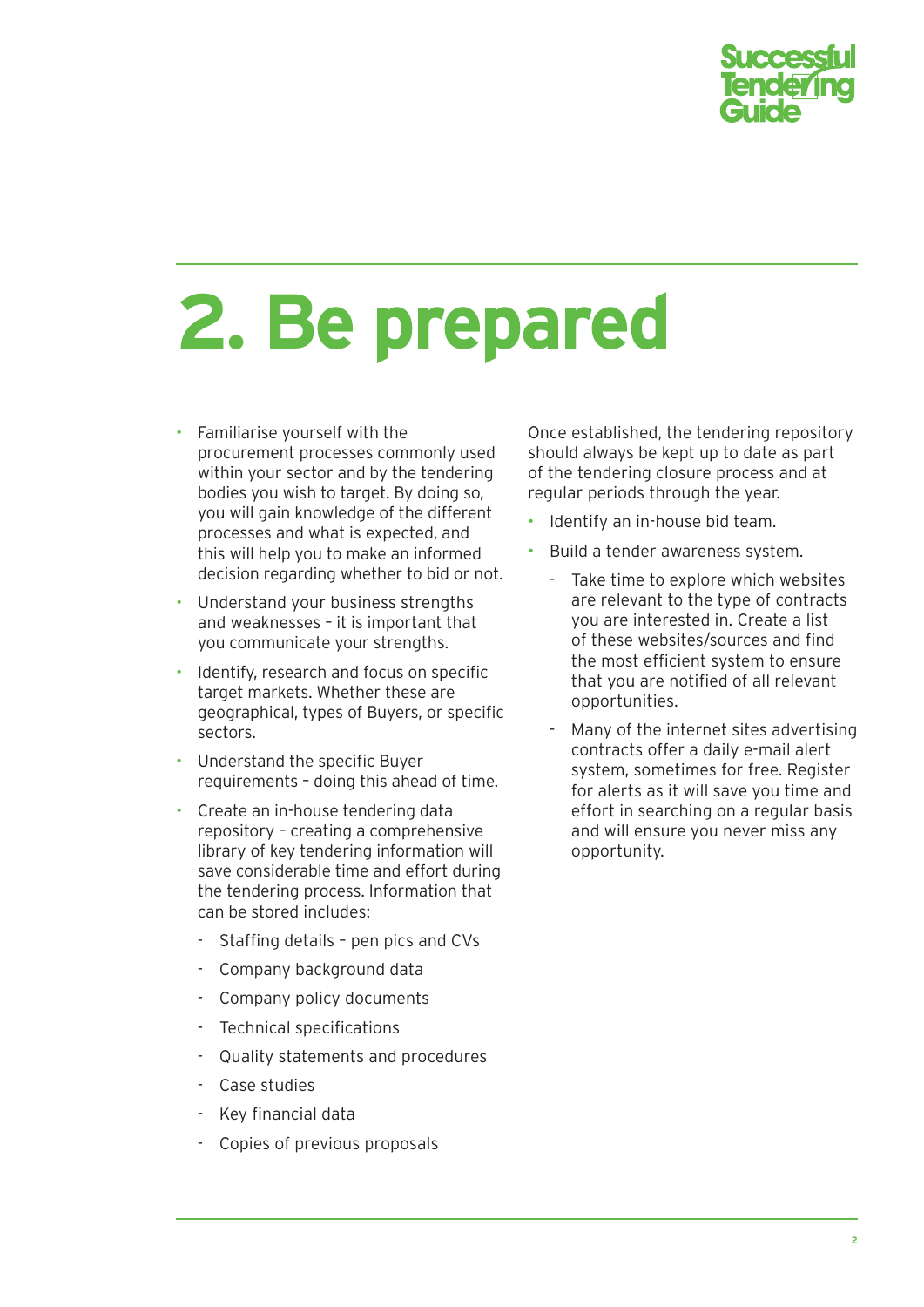- If the website does not offer a free alert system, consider which is the best approach to be kept up to date, either by allocating responsibility to a member of staff to regularly scan relevant websites for new opportunities or to register with a commercial tendering company which offers an alert system for an annual fee (usually between £250 and £750).
- Be aware that some organisations may not advertise lower-value contracts at all. So do not rely only on tenders as the 'way in' to larger organisations. You may also benefit from identifying the appropriate person in an organisation and providing them with information about your business, via telephone, e-mail or letter.
- Create a tender register this will allow you to monitor key tender information and sources, the internal bid/no bid decisions and reasons, the outcome if you decided to bid, key contract information such as value, who won and duration. This document can be very useful when regularly reviewing the business tendering strategy, to assess your success rate, and reasons why no bid decisions were made etc.
- Monitor awarded contract information – by knowing who is winning the contracts, even those you decide not to go for, you will be able to find valuable market/ competitor information. Also you may be able to identify a subcontractor opportunity.

**For further information on Tender sites, contact the Business Information Centre at Invest NI: Tel 028 9069 8135.**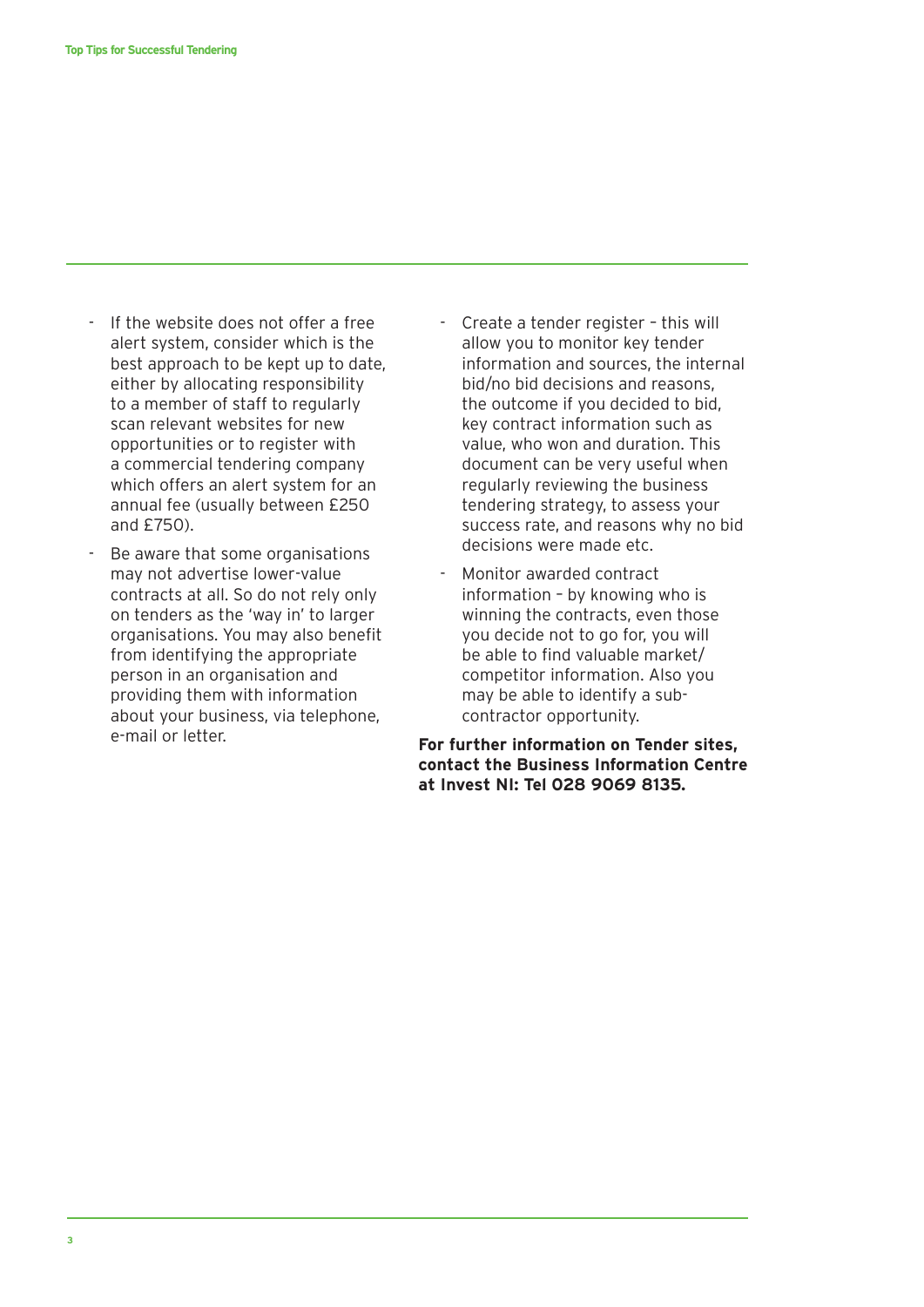

# **3. Bid or No Bid**

#### **Select which tenders to respond to CAREFULLY.**

- **Be realistic** and don't try to be too ambitious – don't forget preparing a tender proposal is a very timeconsuming (and costly) process!
- Look very carefully at the requirement/ specification and ask yourself – **can you meet the main requirements?** Is it appropriate for you to undertake the contract, for example would it put too much financial or other pressure on your organisation?
- Do you know who the incumbent supplier is? If so, can you find out what the **current pricing arrangement** is? Is this within your proposed price range that will ensure that you make money on the contract? The purchaser may pay a little more but will to be looking for some added value.
- If your business is an SME, ask yourself if you could appear bigger and demonstrate more experience if you **partnered** with another SME. If so, who would that be and who is best to lead the proposal?
- Don't be afraid to clarify any of the requirements or **ask the nominated purchasing contact questions**.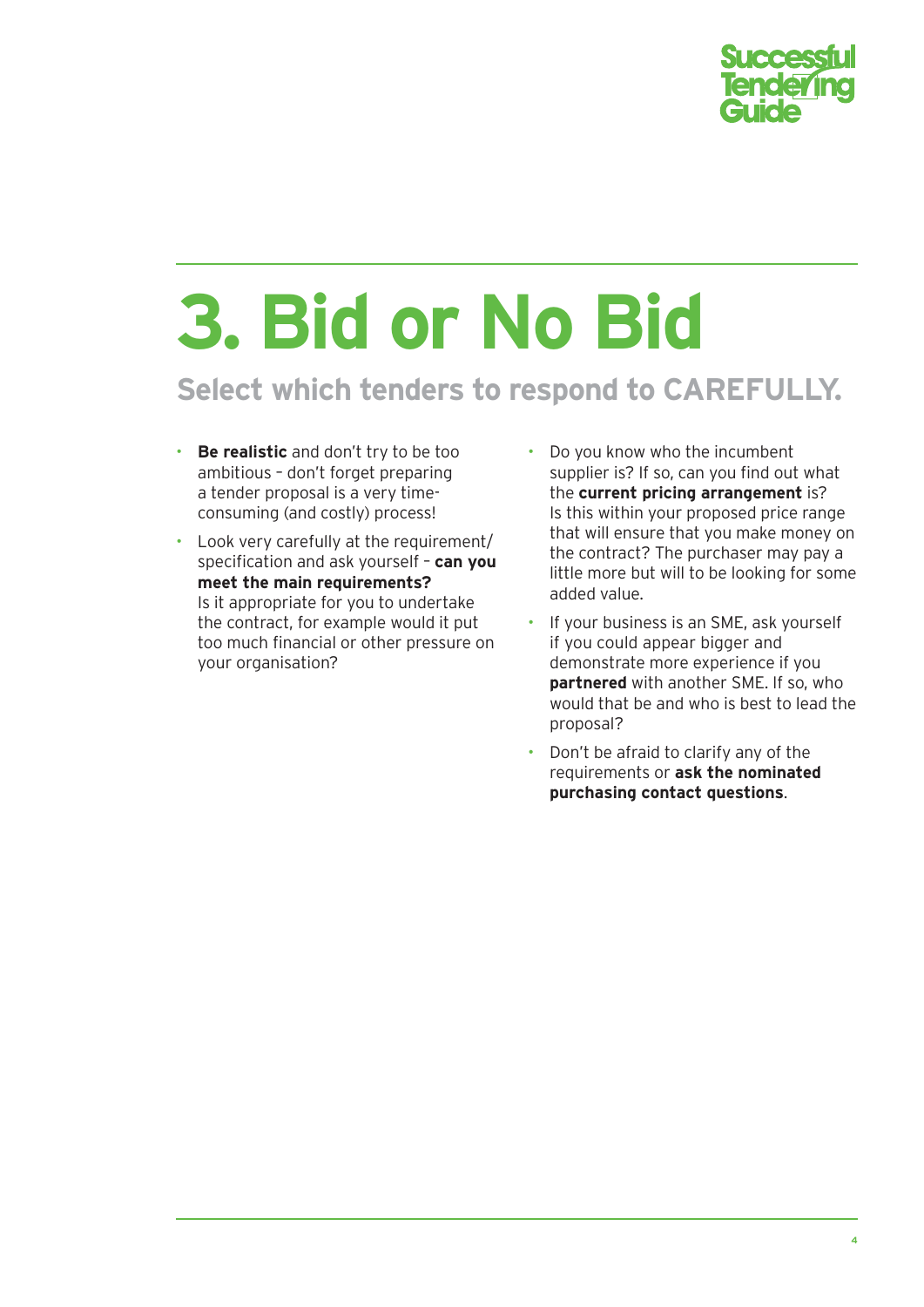## **4. Prepare a bid plan**

- At the outset, **read the full tender documentation extremely CAREFULLY** and understand the full extent of what needs to be completed, by whom and by when.
- Establish the **roles and responsibilities** of all who should be involved and delegate activities to the best people to help you within your organisation. For example, decide who is best to help you gather the quality/financial information, who is best to do the final formatting of the document.
- Prepare a detailed **timeline** of activities required to complete the proposal, and send it to all relevant parties with clear deadlines, and keep reviewing it!

Within the public sector the tender documentation tends to be fairly standard, but there is a lot of it. The amount of paperwork often puts suppliers off, but if you can spend the time reading and understanding the format, it will make sense, and don't forget, the next time it will be a lot easier.

- Never, **never underestimate the time required** to complete your proposal – no matter how well you feel you have the process planned, problems will occur so leave yourself as much time as possible.
- Think of all the things that might go wrong. What if someone key to preparing the bid is sick? Have you enough printing materials? Think ahead and make any necessary **contingency arrangements**.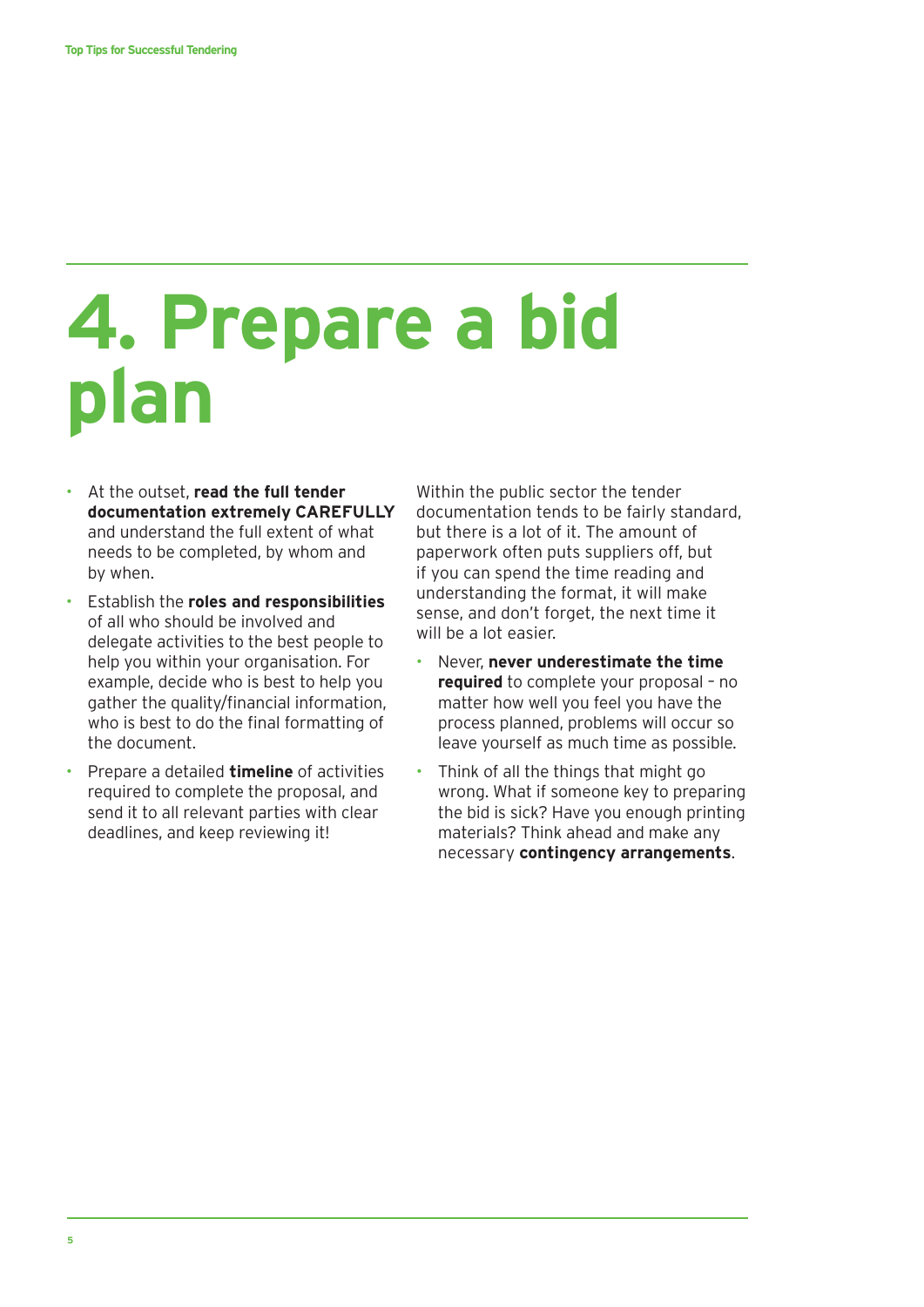

### **5. Focus on what the Buyer wants**

- **Always keep the Buyer in mind** when writing your proposal – talk about their needs and how you can solve their problems and how you have the skills, products and experience to fulfil their requirements.
- Find out as much as you can about the organisation that you are tendering to, if you don't know them. Understand what their **organisational objectives** are, their values and include a section in your tender response letting them know that you are aware of their future developments and how you as a supplier will potentially be able to help them to achieve these objectives.
- Specifically demonstrate that you **understand the requirements** of the work – provide plenty of examples of similar work you have completed and your relevant skills and experience.
- Prepare your response in line with the **evaluation criteria** and weighting, concentrating on areas with the highest percentage.
- Don't forget to demonstrate your '**added value**' (i.e. what benefits you can bring in addition to those specifically asked for). Make sure though that you meet the core requirements and standards.
- Keep your **competitors** in mind when you are writing the proposal and ensure that you can demonstrate greater value for money than they can.
- Show you've thought about and can manage – potential financial, commercial and legal risks that could cause contract failure.
- **Ask questions** if you need to clarify any of the requirements, e-mail your question to the purchasing contact and they will respond promptly. Be aware, however, that your question and the subsequent answer will be automatically forwarded to all other tenderers anonymously. Be careful therefore and don't give confidential information away in any questions asked!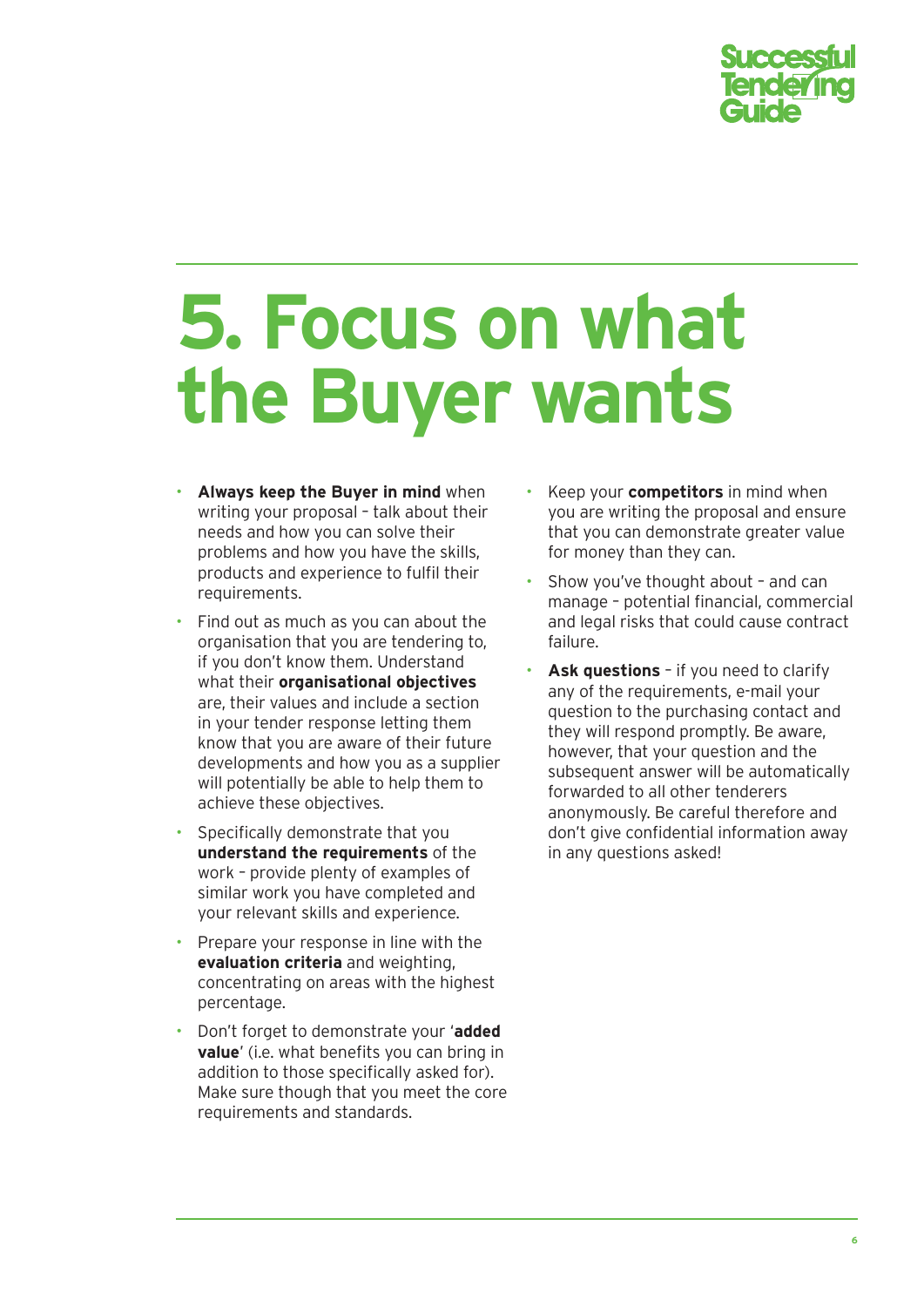# **6. Pricing**

- Be careful when setting the **price** make sure that you achieve full cost recovery but also show value for money. If possible, do some research into what others may charge. Make sure you allow for all the costs – don't ignore costs such as stationery, travel expenditure etc.
- The business may wish to consider applying a contingency allowance to the price to allow for cost variations. This may apply where the cost of a component raw material may potentially vary significantly during the contract duration. If this is required, make the Buyer aware that this contingency is being added and explain why.
- If specifying a price over a number of years, make sure that you increase the price slightly year-on-year to allow for inflation changes.
- For time-based contracts, suppliers are usually asked to provide a proposed charge rate for the individuals involved in the project, presented on an hourly or daily basis. Suppliers may wish to quote a rate for each individual or to categorise the team by role and/or seniority and provide a rate for each category.
- When estimating the time to be spent on a particular project task, include:
	- time incurred on professional work as defined in the contract
	- meetings
	- time spent travelling in connection to the project.
- When asked to estimate expenses which may be incurred by the project, these should be grouped, and will commonly include:
	- Travel and transportation.
	- Equipment, materials and supplies which specifically need to be purchased to be used on the project.
	- External support services, such as translation, legal costs which need to be brought in from the outside.
	- Printing and production of contractrelated outputs.
	- Subsistence allowances.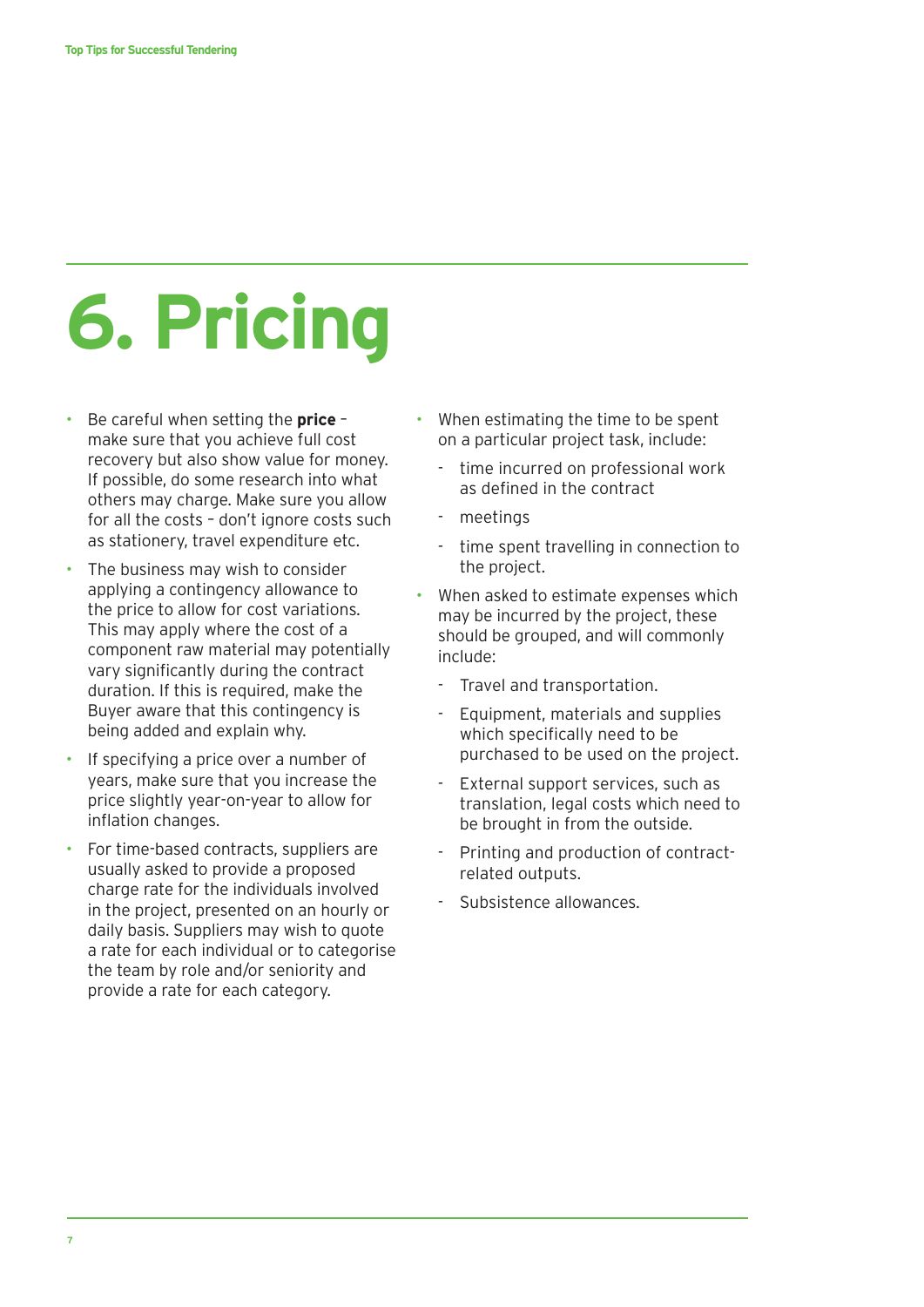

### **7. Prepare a well formatted document you can be proud of**

- Make sure you read the documentation very carefully and answer questions fully in the format stated.
- Although the general structure of your proposal may be dictated by the Purchaser, make sure you include the following:
	- An overall summary of your proposal (in the cover letter or at the beginning of the proposal document).
	- Your understanding of the requirement and organisational objectives.
	- How you are going the carry out the work – step by step.
	- A timetable for delivery of the service and how you intend to manage the project.
	- Information regarding your skills and experience of similar work.
	- Your pricing structure, being as transparent as possible.
	- An explanation of the benefits and value for money of your bid.
	- An overall summary of why the Purchaser should award you the contract.

Make sure you prepare a professionally presented proposal. Even though this is not part of the evaluation, how a document is presented cannot fail to create an impression of your organisation.

Some specific tips:

- Include a cover letter that responds to the bid invitation, summarises your main message and explains how the documents are organised.
- Keep sentences and paragraphs short and concise.
- Use bullet points and headings to break up text.
- Make sure that everything is standardised, for example CVs and testimonials.
- Use appendices for supporting additional information.
- Include a front cover page with the tender title and reference, date and your company name.
- Include a contents page.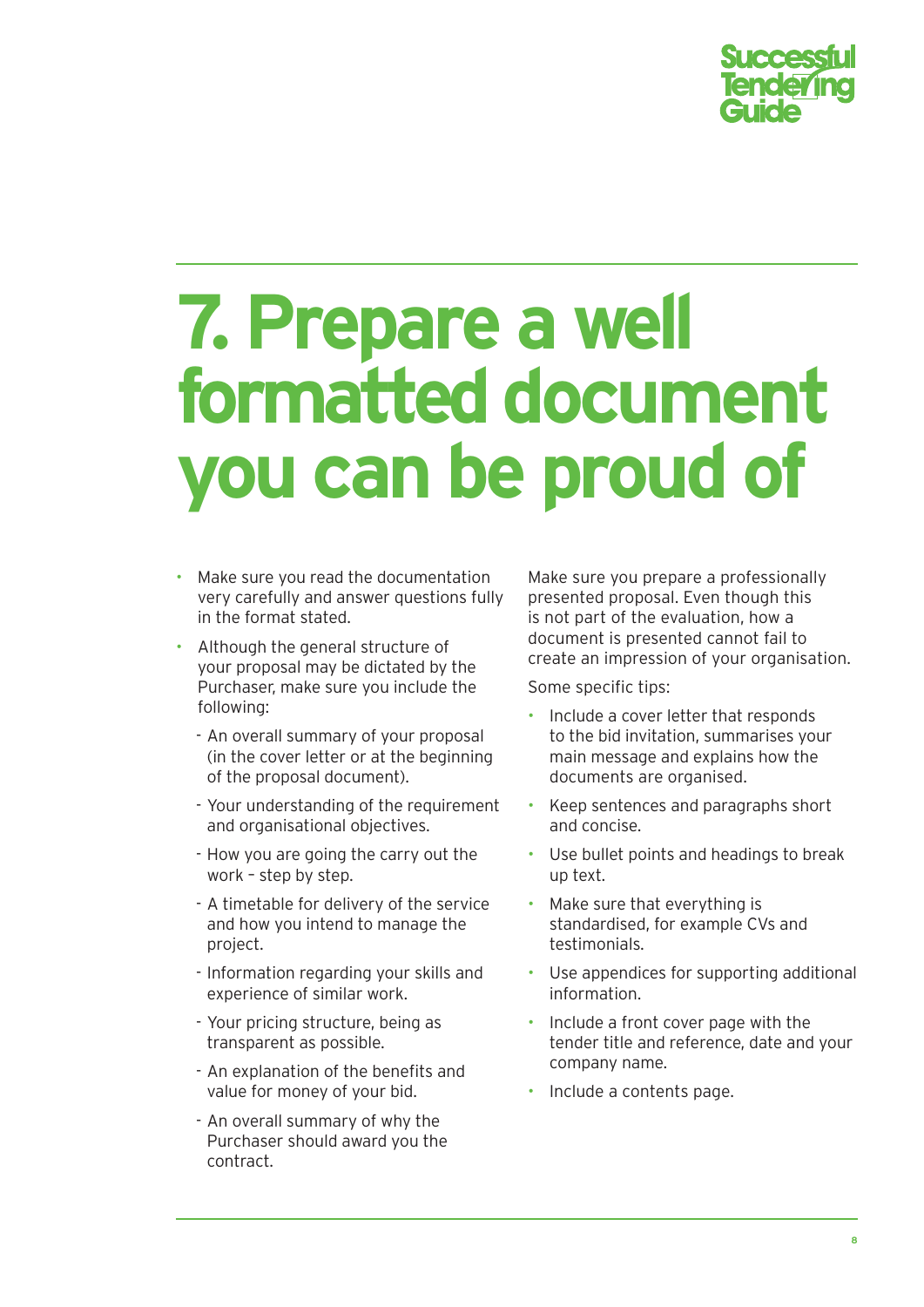## **8. Check, check and check again…**

- Always get someone else to proofread your proposal. This will not only help check the spelling etc but also make sure that it makes sense to someone who doesn't necessarily know your organisation. Be particularly careful with technical proposals – don't forget, not all of the evaluation team will be as technically experienced as you so make sure your solution is presented clearly.
- Be careful to follow the submission guidelines and check that you have completed everything that is asked for within the tender instructions.
- Make sure that all required documents are signed.
- If you are not submitting the proposal electronically, make sure you provide the correct number of copies in the way stated.
	- Be aware that information from your tender may be disclosed in future by the Freedom of Information Act. You should state clearly any information which is commercially confidential, and if particularly sensitive you might want to ask for a non-disclosure agreement.
	- Keep a hard copy of your electronic submission.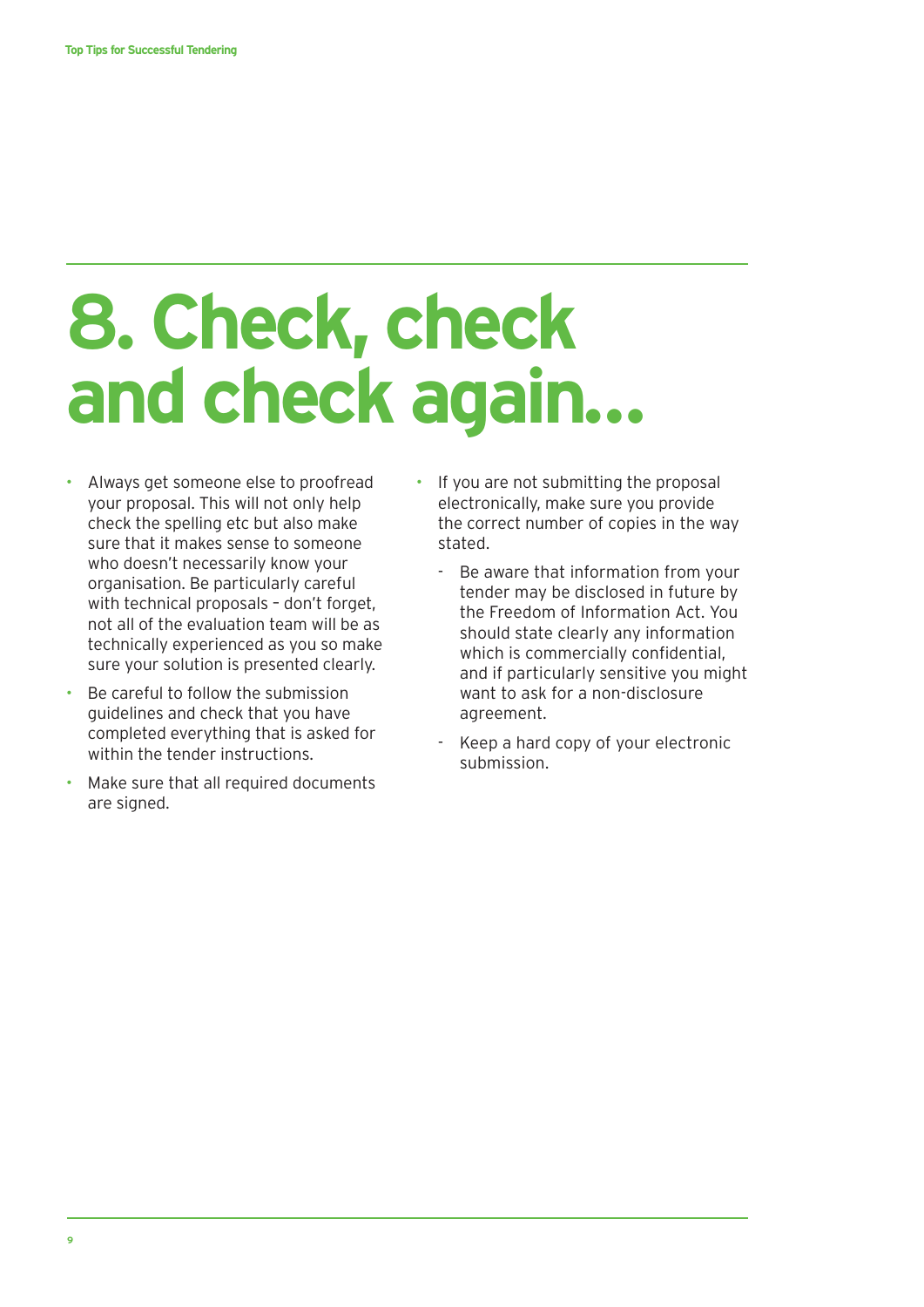

### **9. Make sure you submit your proposal on time**

- When a deadline is set for the submission of a tender, it must be delivered by the stated time. No organisation will consider your tender if it arrives after the closing date/time even if you only miss the deadline by minutes.
- The Central Procurement Directorate allows suppliers to 'upload' their proposals via the www.cpdni.gov.uk website. When submitting documentation electronically, make sure you allow enough time for 'technical hitches'.
- If submitting by hand, it is advisable to either deliver the proposal yourself or by recorded delivery, to ensure it arrives safely. Make sure you allow for traffic problems and always ask for a delivery receipt.
- If you miss the deadline by any chance, make sure the purchaser is aware that you were interested in submitting, just in case the there is a problem during the evaluation and the tender is re-issued.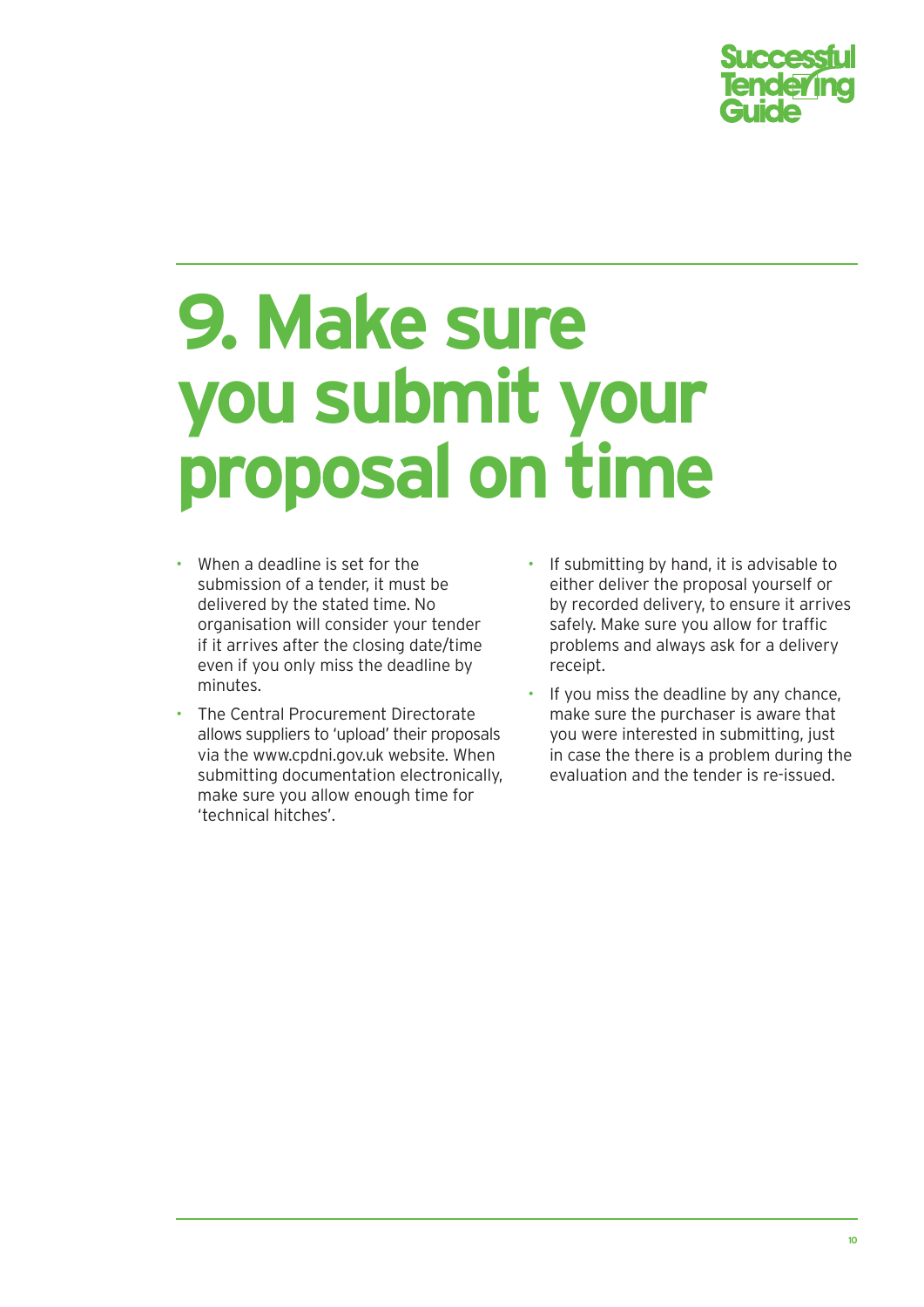# **10. Giving a presentation**

If you are shortlisted, you may be asked to deliver a presentation to the client. This is your opportunity to shine!

- Prepare well and leave plenty of time to practise.
- Allocate overall responsibility for the presentation to a single person, whose responsibility is to plan and prepare the presentation. However, try to avoid using a single person to present the entire presentation, instead allocate the topic areas to specific people who will be involved in the delivery of the areas within the contract.
- Make sure the presentation slides are concise with each slide containing a number of carefully chosen bullet points. Try to keep to no more than six bullet points per slide. Add some graphics to each slide to make it more interesting.
- Consider taking professional advice on this important area if needed.